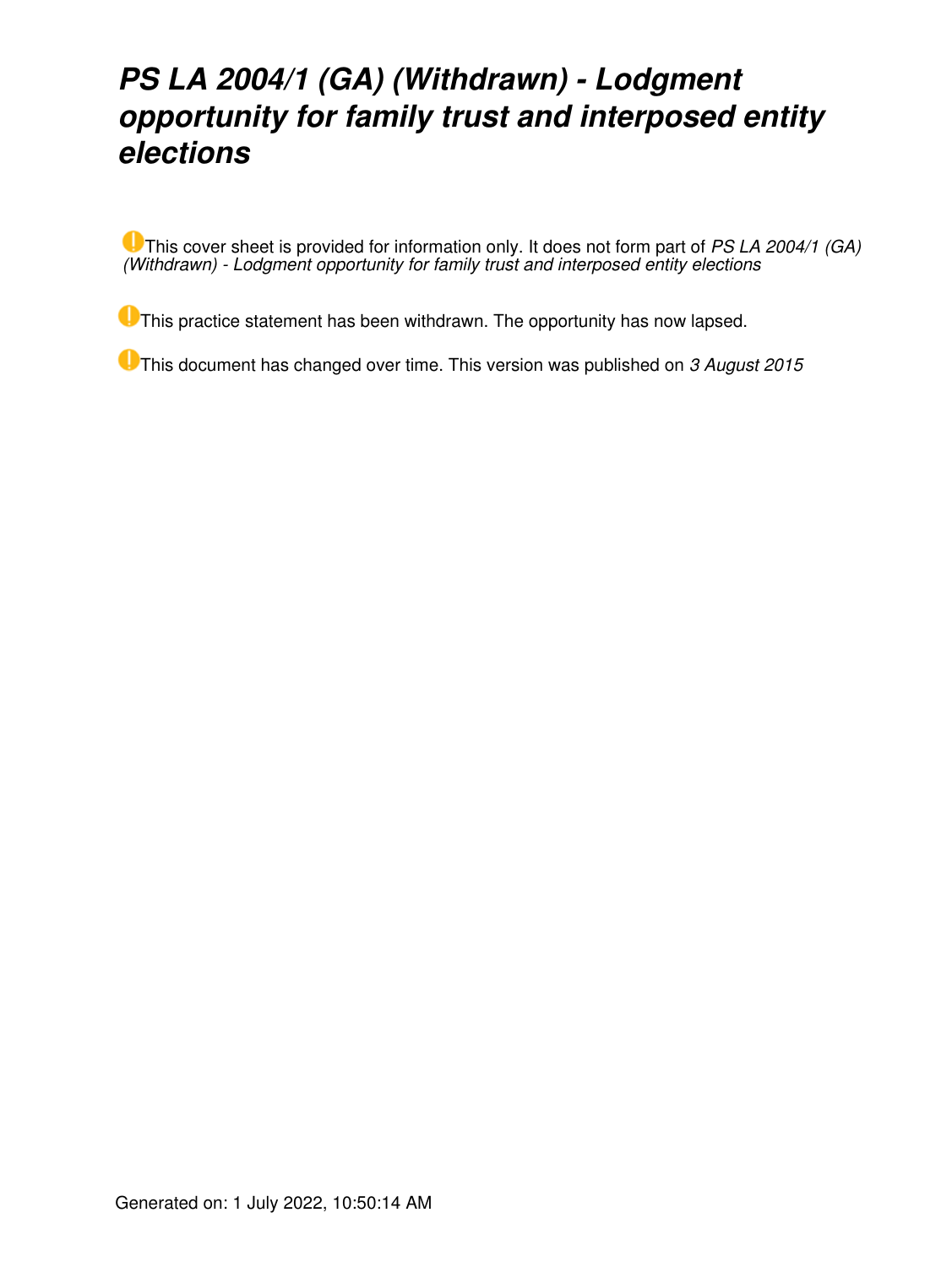

### **Practice Statement Law Administration**

(General Administration)

# **PS LA 2004/1 (GA)**

*This practice statement has been withdrawn. The opportunity has now lapsed*

#### **FOI status: may be released**

*This Practice Statement is issued under the authority of the Commissioner and must be read in conjunction with Law Administration Practice Statement PS LA 1998/1. It must be followed by ATO officers unless doing so creates unintended consequences. Where this occurs ATO officers must follow their Business Line's escalation process.* 

#### **SUBJECT: Lodgment opportunity for family trust and interposed entity elections**

**PURPOSE: To clarify the circumstances under which an entity which has not lodged a family trust election or interposed entity election may now do so.** 

#### **STATEMENT**

- 1. This practice statement sets out the one-off opportunity to enable family entities to lodge a family trust election (FTE) and/or interposed entity election (IEE) that was required to have been lodged with a previous year's return, with their tax return for the 2004 income year. It recognises that at the time taxpayers were required to lodge FTEs and IEEs, many other aspects of change in the tax system affected taxpayer and tax practitioner workloads. Therefore, as a matter of practical compliance and sensible administration, the Commissioner is prepared to accept FTEs and IEEs, subject to the following advice, specifying a year up until the 2003 income year.
- 2. The opportunity is only available to entities that have acted as if they were a family entity. An entity will satisfy this requirement if at all times from the beginning of the specified income year until 30 June 2004:
	- the entity passes the family control test, and
	- the entity has made no distributions of income or capital to persons other than the individual specified in the FTE, or members of that individual's family group.
- 3. This practice statement will apply to trusts electing to be family trusts for the purposes of:
	- the trust loss measures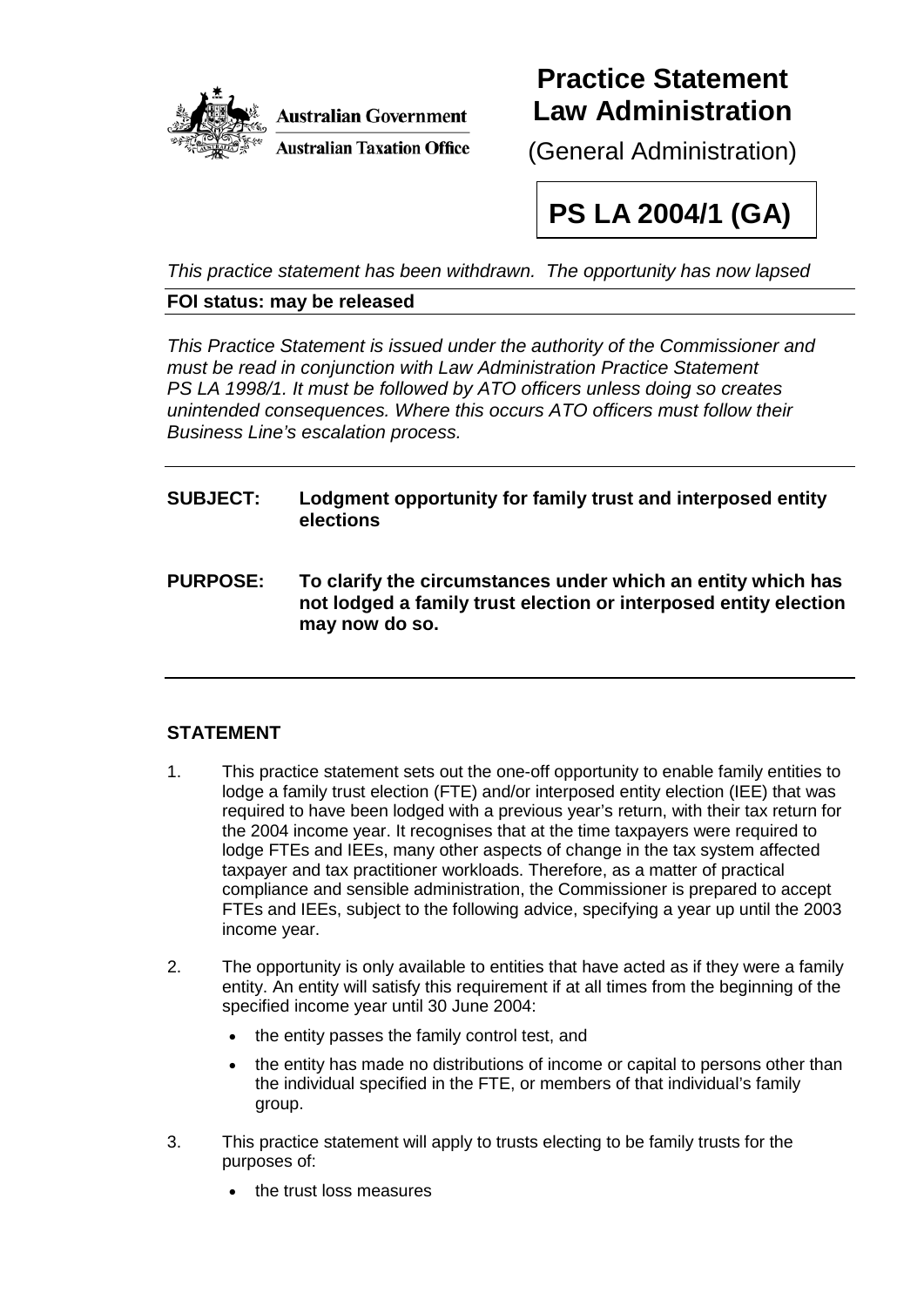- the company loss measures, or
- the franking credit trading measures.
- 4. Where a FTE may be provided to the Tax Office in accordance with this practice statement, an IEE may also be provided for those companies, partnerships and/or trusts that elect to become a member of that family group.
- 5. Entities satisfying the requirements in paragraphs 2 and 4 may specify a year in the relevant range of income years as the year in respect of which they request the Commissioner to treat the election as having been made:
	- 1995 to 2003 income years for trust loss purposes
	- 1997 to 2003 income years for company loss tracing purposes, or
	- 1998 to 2003 income years for franking credit trading purposes.
- 6. Some entities may have already lodged an election for a specified income year. The Tax Office's position has been that these entities were not able to specify an earlier year, as the transitional rules were no longer available to them. These entities will be able to ask the Tax Office to treat the election already lodged as applying from an earlier specified income year, provided that:
	- the requirements set out in this practice statement are satisfied (refer paragraphs 2, 4 and 5), and
	- no other changes are being made to the election.
- 7. Entities will not be permitted to revoke a previously lodged election unless this revocation is in accordance with subsection 272-80(6) of Schedule 2F to the *Income Tax Assessment Act 1936* (ITAA 1936).
- 8. Entities that wish to take advantage of this opportunity, but that are not required to furnish tax returns for the 2004 income year, must provide details of the election within 2 months of the end of the 2004 income year. To be eligible the entity must satisfy the requirements set out in paragraphs 2, 4 and 5 above.
- 9. Entities making an election specifying the 2004 income year, and not wishing to request that that election be treated as applying from some earlier income year should make and provide details of that election in accordance with sections 272- 80 (FTE) or 272-85 (IEE) of Schedule 2F to the ITAA 1936.
- 10. In some instances taxpayers may wish to seek an amendment to an assessment to give full effect to an election made under this practice statement. As a general rule, amendments will only be possible where the statutory period for an amendment has not expired.
- 11. Where there is a signed settlement deed covering a disputed assessment between the Tax Office and a taxpayer, the taxpayer will be unable to seek an amendment. Where there is no signed settlement deed in place, taxpayers will be able to request an amendment provided that the amendment time limits have not expired.

#### **EXPLANATION**

12. The trust loss measures were introduced in the *Taxation Laws Amendment (Trust Losses and Other Deductions) Act 1998* (Trust Loss Act). The legislation was enacted on 16 April 1998 and applies to 1995 and later income years. These measures included the legislative concept of the 'family trust' and the 'family group'. A family trust and family group as defined receive concessional treatment under the trust loss measures.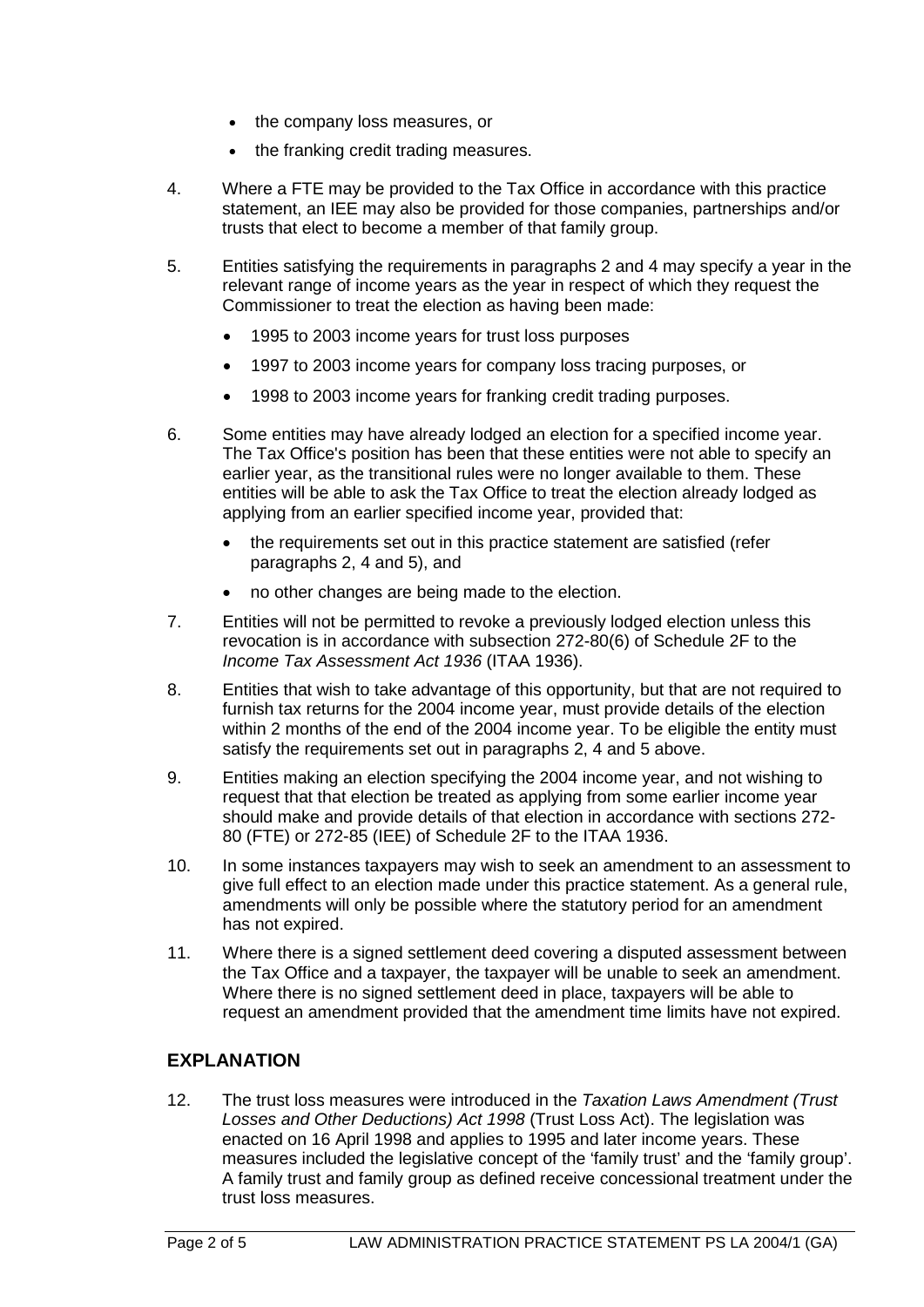- 13. Amendments to the company loss legislation allow a non-fixed trust that owns shares in a company to benefit from the family trust concession (sections 165-207 and 166-165 of the *Income Tax Assessment Act 1997* (ITAA 1997)). These measures apply for the 1997 and later income years.
- 14. A beneficiary of a non-fixed trust that receives a distribution consisting of franked dividends derived by the trustee will generally be unable to demonstrate an entitlement to franking benefits under the 45 day rule, unless they can take advantage of the small shareholder exemption. The making of a FTE increases the ability of such a beneficiary to obtain access to franking credits. These measures apply for the 1998 and later income years.
- 15. Broadly, a family trust is subject to concessional treatment.
	- Most of the trust loss measures do not apply to them, or apply in a modified way.
	- Under the company loss recoupment rules, where the relevant interests in a company are held by a family trust, the trustee of the family trust will be taken to own the interests as an individual.
	- For the purposes of the franking credit trading measures, where a trustee is a qualified person and the trust has elected to be a family trust, the 45 day rule, an anti-franking credit trading rule, is less likely to apply to deny a beneficiary entitlement to franking credits.
- 16. To become a family trust, the trustee of the trust must make and lodge a FTE with the Tax Office (section 272-80 of Schedule 2F to the ITAA 1936).
- 17. There will also be situations where a related entity will need to make and lodge an IEE to become a member of the family group. Where family members (including another family trust of the same primary individual) do not have fixed entitlements, directly or indirectly, and for their own benefit, to all the income and capital of an interposed entity, it will be necessary for that interposed entity to make an IEE for it to be included as part of the family group (section 272-85 of Schedule 2F to the ITAA 1936).
- 18. A consequence of making a FTE or IEE is that any distributions (broadly defined) of income or capital outside the family group of the specified individual will be taxed at the top marginal rate applying to individuals plus Medicare levy.
- 19. Failure to make or lodge a FTE will not necessarily result in the denial of losses or franking credits. Losses and franking credits may still be available, even without the making of an election, if taxpayers can pass alternative tests for losses or qualify for the small shareholder exemption in relation to franking credits. It is recommended that taxpayers consider carefully the need to make an election, prior to lodging it with the Tax Office.
- 20. An entity only needs to make an FTE or IEE once. Once made and lodged that election remains in place and carries forward unless it can be revoked or the entity ceases to exist.
- 21. The ability to revoke a FTE is extremely limited (subsection 272-80(6) of Schedule 2F to the ITAA 1936). An IEE is unable to be revoked in any circumstances.
- 22. Subject to transitional provisions, an entity making an FTE or IEE is required to lodge that election in the tax return for the specified income year (subsections 272- 80(2) and 272-85(2) of Schedule 2F to the ITAA 1936). Where an entity requires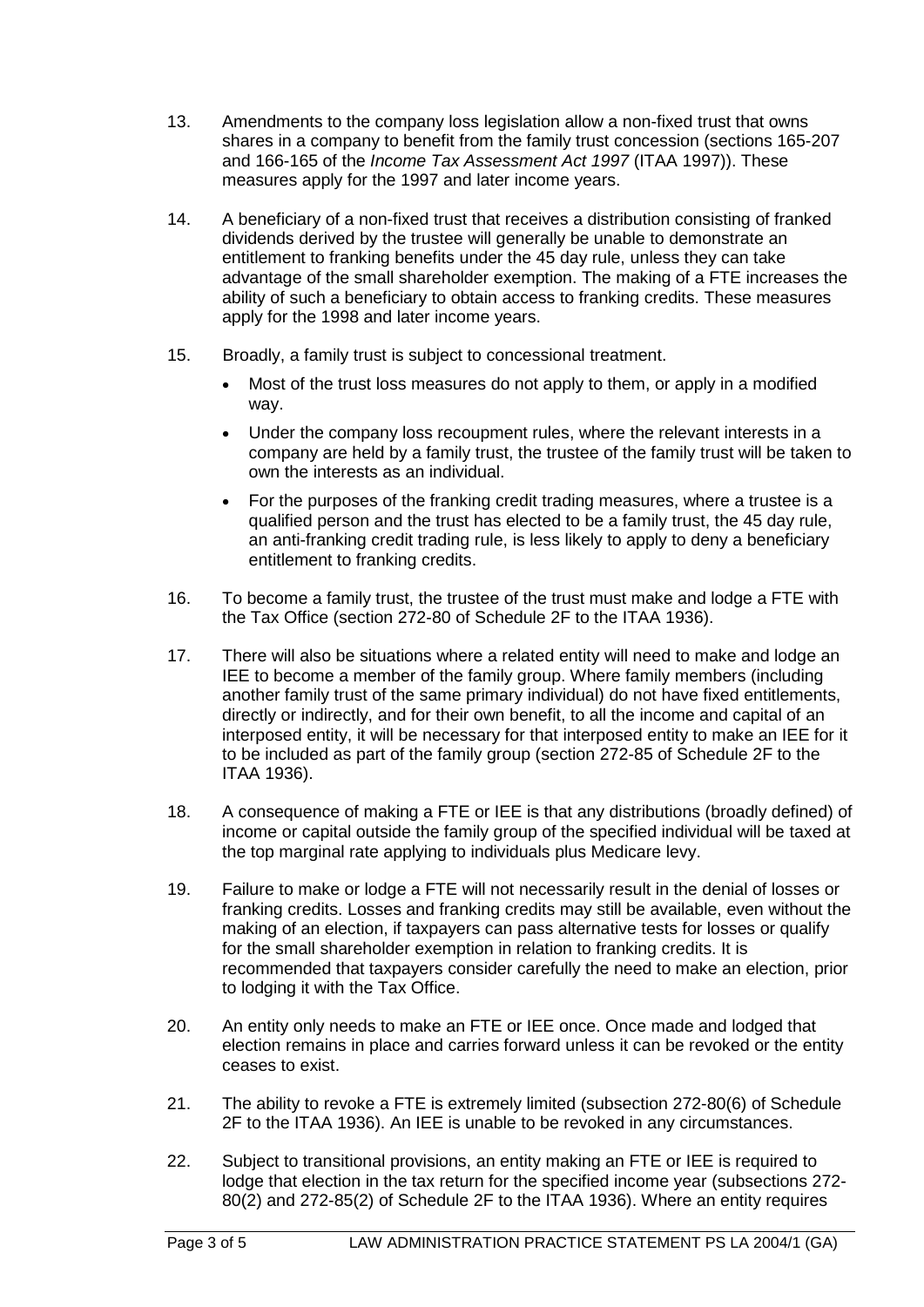extra time to provide the election, they should request an extension of time to lodge the return for the specified income year.

- 23. Where an entity is not required to lodge a return for the relevant income year, details of the FTE or IEE are to be lodged within 2 months of the end of that income year or such later time as the Commissioner allows.
- 24. Those entities wishing to make an FTE or IEE for the 1998 income year for trust losses, or the 1999 income year for company losses and franking credit trading, were able to specify an earlier election year under transitional measures. Entities could specify:
	- 1995, 1996 or 1997 for trust losses
	- 1997 or 1998 for company losses, and
	- 1998 for franking credit trading.

This ensured that an entity could access the family trust concession or make a related IEE from one of these earlier years, provided the entity met the family control test at the relevant times (Transitional items 22, 22A, 23 and 23A of Schedule 1 to the Trust Loss Act.)

- 25. Entities making an FTE or IEE for trust loss purposes specifying the 1998 or an earlier income vear were required to make the election at the time of lodging their 1998 tax return. Details of those elections were required to be lodged with the Tax Office as part of the entity's 1999 tax return. (For full details of the lodgment requirements of FTEs and IEEs for the purposes of the trust loss measures, refer [http://atogovau/distributor.asp?doc=/content/31830.htm\)](http://atogovau/distributor.asp?doc=/content/31830.htm)
- 26. Entities making an FTE or IEE for company loss or franking credit trading purposes specifying the 1999 or an earlier income year were required to lodge elections as part of their 2000 tax return (or their 1999 tax return where that return was lodged after 31 May 2000).
- 27. For full details of the lodgment requirements of FTEs and IEEs made for company loss purposes, refer [http://atogovau/distributor.asp?doc=/content/31831.htm.](http://atogovau/distributor.asp?doc=/content/31831.htm)
- 28. For full details of the lodgment requirements of FTEs and IEEs for franking credit trading purposes, refer [http://atogovau/distributor.asp?doc=/content/31834.htm.](http://atogovau/distributor.asp?doc=/content/31834.htm)